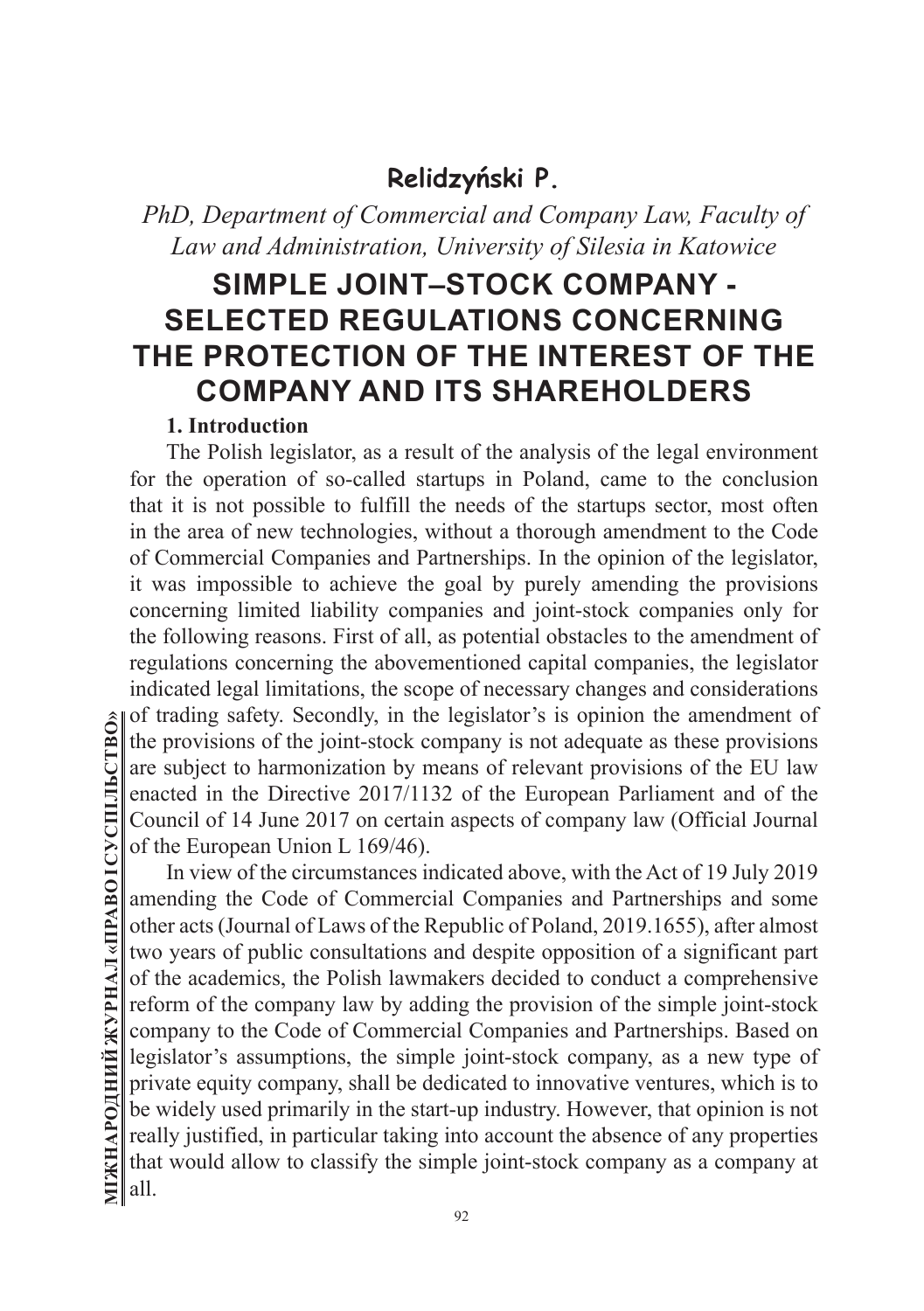Simple joint–stock company - selected regulations concerning the protection of the interest...

The absence of the share capital (in the meaning of the share capital as in the private limited company or in the joint-stock company) and the maintenance of its stability can be cited as an example to justify aforementioned argument (2, p. 27 - 28). However, the most revolutionary, in comparison with traditional companies, is the possibility to make contributions in the form of the performance of work or services. The introduction of such a possibility was justified by the legislator's need to ensure a great amount of freedom in terms of shaping mutual relations between the shareholders of a simple joint-stock company. In the new technologies industry which, as indicated above, was an impulse to start work on the introduction of a new type of company, the most important element is human capital and related innovation and entrepreneurship. According to the legislator, these features, especially at the stage of starting a business, are difficult to estimate.

It should be noted that, like in previously regulated companies, the simple joint – stock company also has a legal personality and the shareholders are not responsible for its obligations. It seems however, that when drafting the discussed new form of company, the legislator was not able to balance the need to protect the interests of shareholders and the company itself with the protection of creditors interests. At an early legislative stage, representatives of the doctrine clearly indicated that the draft almost entirely protects the interests of shareholders, at the expense of the security of trading, in particular creditors (3, p. 13). Considering the critics, the legislator decided to add to the draft a provision corresponding to the content of Art. 299 of the Code of Commercial Companies and Partnerships (hereinafter referred to as CCC). Pursuant to the added provision of Art. 300132 CCC, if the execution against a simple joint-stock company prove ineffective, the members of the management board are jointly and severally liable for its obligations. In view of all the rules governing a simple joint-stock company, the adoption of this provision should have been considered necessary in order to protect the interests of creditors on a legitimate basis.

However, the fact that the new regulation has as many as 133 new articles, the simple joint-stock company should be treated as a new type of company. The provisions on simple joint-stock company refer additionally to the provisions of the limited liability companies or the joint stock companies but a limited extent only. An example of such a solution is the act of excluding a shareholder, provided in Art. 30049 CCC that refers to proper application, in that scope, of provisions on exclusion of a shareholder from a limited liability company. This mechanism is intended primarily to protect the interests of the company and its other shareholders.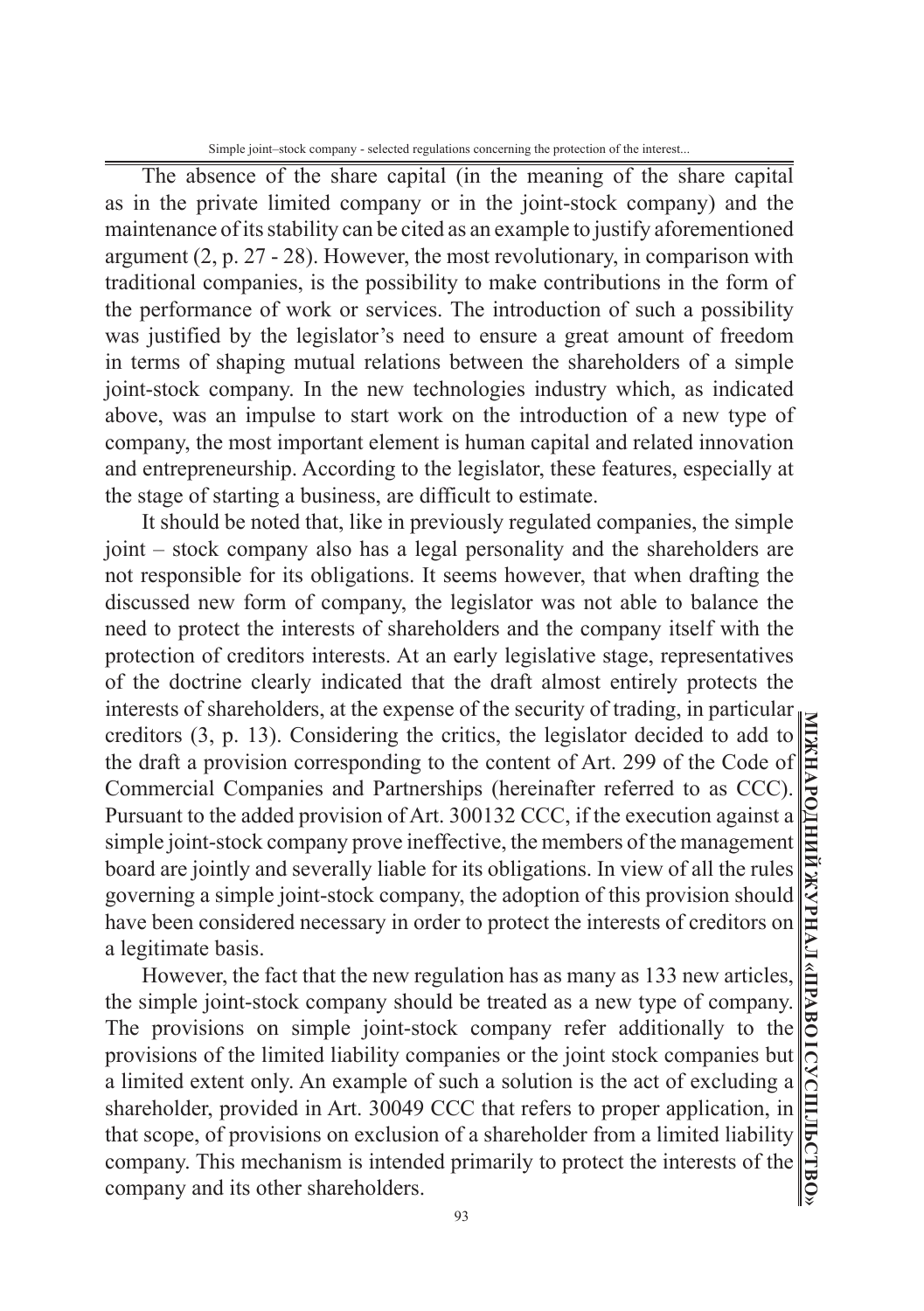Relidzyński P.

In the same chapter, the legislator also decided to add a new mechanism of withdrawal of a shareholder from a company, which was previously absent in the Code of Commercial Companies and Partnerships. In contrast to the abovementioned shareholder exclusion mechanism, the withdrawal serves primarily to protect the interests of minority shareholders.

Such a regulation of exclusion and withdrawal of a shareholder of a simple joint-stock company is accompanied by a conscious abandonment of provisions analogous to those of Art. 418 and Art. 4181 CCC, i.e. provisions on compulsory purchase of shares belonging to minority shareholders of a jointstock company (also known as squeeze out and reverse squeeze out), which are mechanisms typical for the regulation of corporate relations in pure form in joint-stock company (6, p. 57). The mechanisms of shareholder's exclusion and withdrawal should be considered as one of the most important means to protect the interests of the company and its shareholders.

## **2. Exclusion of a shareholder from a simple joint-stock company**

Exclusion of a shareholder from a company is regulated in the provision of Art. 30049 § 1 of the CCC, and definitely constitutes one of the personal elements of a simple joint-stock company. Under that provision, at the request of a shareholder or shareholders holding the shares representing more than half of the total number of votes, the court, due to important reason concerning the given shareholder itself, may decide to exclude the shareholder is to be withdrawn from the company. However, the articles of association of a company may limit that right to the shareholder or shareholders holding the shares representing more votes. Therefore, introduction of less stringent requirements to the articles of association of a company must be considered as prohibited.

If we compare the solutions included in Art. 30049 § 1 of the CCC to exclusion of a shareholder from a limited liability company, it should be noted that the request does not have to be submitted by all the other shareholders, only the ones representing more than half of the total number of votes. However, it should be noted that, following the reference to Art. 266 § 2 sentence two, included in Art. 30048 § 2 of the CCC, like in the case of exclusion of a shareholder from a limited liability company, the statement of claim shall concern all the remaining shareholders.

Under the contents of the above-mentioned Art. 30049  $\S$  1 of the CCC, the premise for excluding a shareholder from a simple joint-stock company is, like in the case of a limited liability company, occurrence of important reasons concerning the given shareholder. The term important reason has not been defined by the lawmakers, so, in every case, it will be the court that will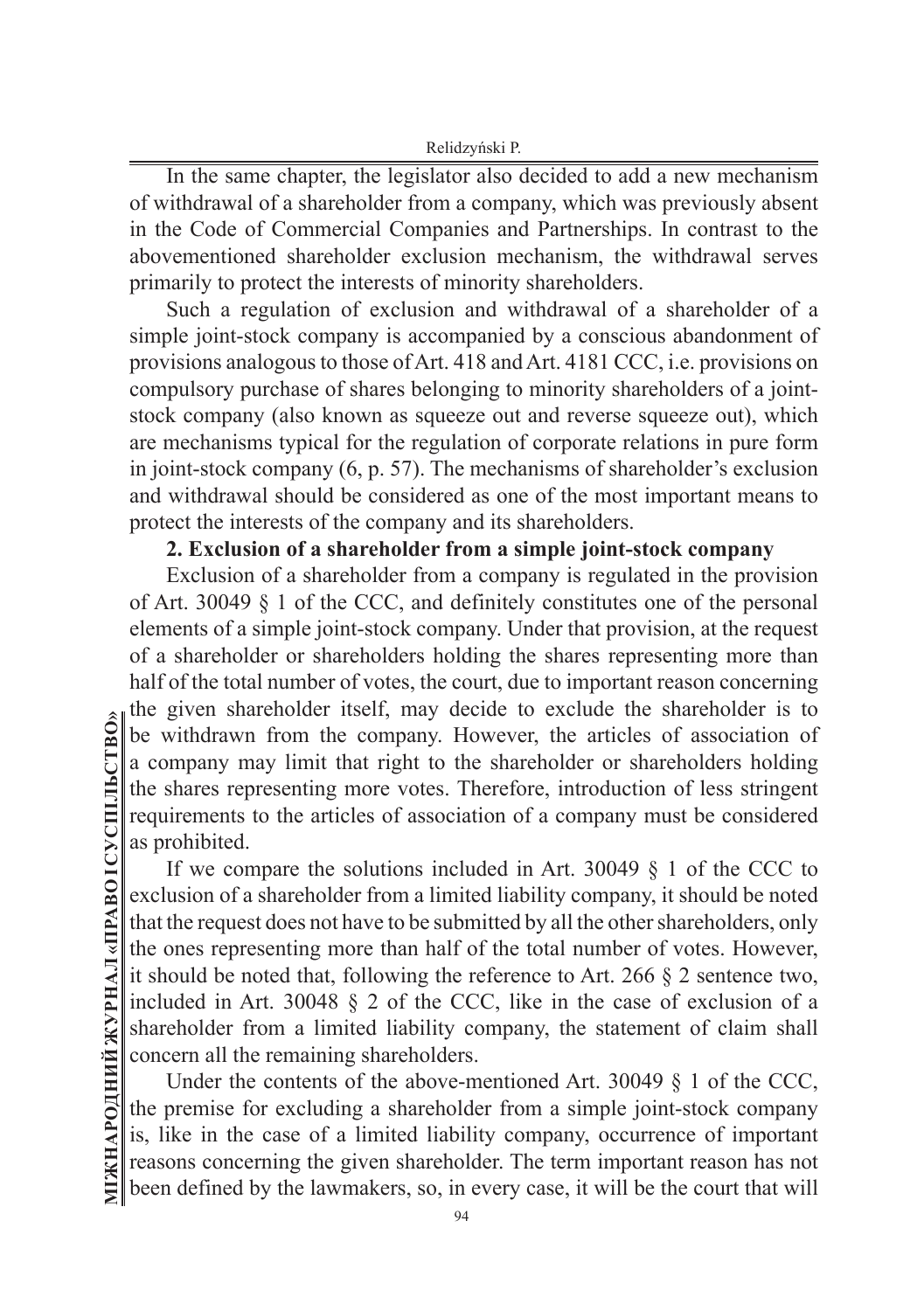determine whether the causes indicated by the plaintiffs, should be considered as justifying the right to file such a statement of claim. The inclusion in the articles of association of a provision specifying important reasons for the exclusion of a shareholder should also be considered admissible. However, such a decision is not binding for the court, which decides on the exclusion of a shareholder  $(1, p. 646)$ .

Moreover, it seems that also in the case of simple joint-stock company, the reasons indicated by representatives of the doctrine concerning the exclusion of shareholders from a limited liability company, should be considered as important, in particular, dishonest acts against the company, the abuse of the inspection right specified in Art. 30024 CCC for competition purposes, the failure to perform obligations towards the company or long-term illness or absence of a shareholder preventing him from performing his duties towards the company  $(1, p. 646)$ .

Furthermore, it should be emphasized that also in the scope of the procedure of excluding a shareholder from a simple joint-stock company, the lawmakers decided to apply the mechanisms that had already been applied to limited liability companies. Namely, pursuant to Art. 30049 § 2 CCC, the provisions of Art. 266 § 3 CCC and articles from 267 to 269 CCC, which refer to limited liability companies, shall apply accordingly. As a result, the shares of the excluded shareholder must be taken over by the remaining shareholders or by third parties, and the take-over price is determined by the court based on the actual value thereof on the date of delivery of the statement of claim. As it was stated in one of the Judgment of the Supreme Court, the actual value should be understood as the market value, i.e. the value that the shareholder would have obtained on the market if he/she had sold his/her shares to a third party at a given moment , however, the Act determines this moment of valuation as at the date of delivery of the statement of claim to the shareholder to be excluded from the company (the Judgment of the Supreme Court of 12 December 2013, II CSK 121/13).

Pursuant to Art. 267 § 1 CCC the court shall set a period, within which the takeover price including interest, counting from the date of delivery of the statement of claim, shall be paid to the excluded shareholder. If the payment is not made or deposited with the court by the above date , the decision on exclusion shall become ineffective, and the shareholder subject to the ineffective exclusion will be entitled to request that the plaintiffs redress the damage.

Furthermore, according to the provision of Art. 268 CCC it should be noted that, in order to secure the claim, the court may suspend the shareholder,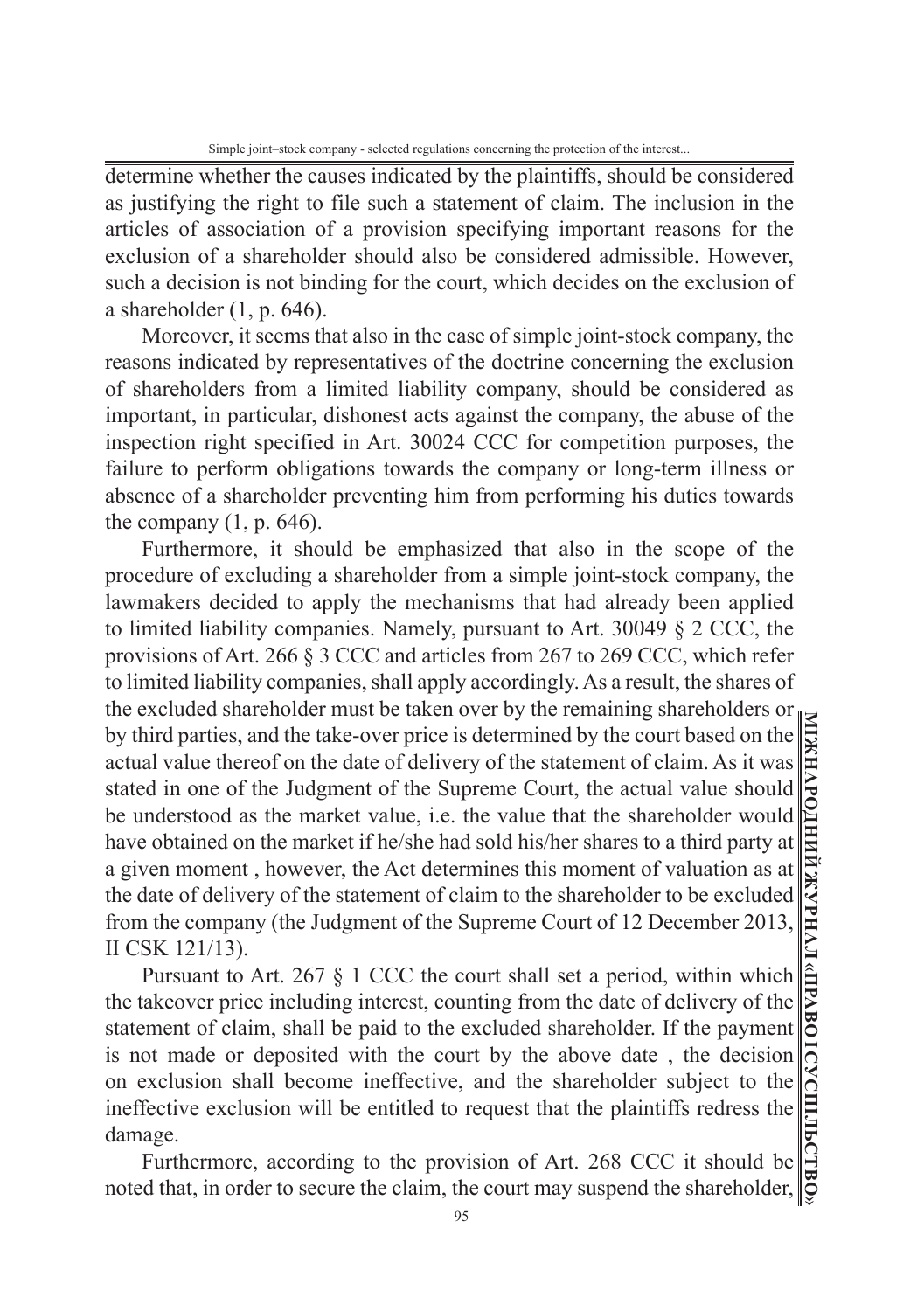Relidzyński P.

against whom the action has been brought, in exercising the rights attached to such shareholder's shares. The reason for suspending a shareholder in exercising his or her corporate rights is the occurrence of important reasons. As in the case of the premise for the exclusion of a shareholder, the legislator did not decide to define this concept. However, it should be emphasized that the examples of important reasons indicated by the representatives of the doctrine as justifying the suspension of the shareholder are similar to those indicated on the grounds of the aforementioned Art. 266 of the CCC, e. g. abuse of the shareholder's right to control to the detriment of the company. Only as a side note, it should be added that according to the prevailing position of the doctrine, the provision of Art. 268 of the CCC is a lex specialis in relation to Art. 730 of the polish Code of Civil Procedure, hence the applicants do not have to substantiate the credibility of the claim or the legal interest in providing security (7, p. 383). The possibility of suspending a shareholder in the exercise of corporate rights until the final and binding settlement of the case should be considered justified, in particular taking into account the possible reasons for exclusion, which are described in the previous section.

If the decision on excluding the shareholder becomes final and valid and the payment for the taken over shares is made on time, the shareholder will be excluded from the date on which the statement of claim is delivered to him or her. However, it should be emphasized that under Art. 269 CCC, applied accordingly to simple joint-stock companies, this does not affect the validity of actions in which such shareholder participated in the company following the delivery of the statement of claim.

## **3. Withdrawal of a shareholder from a simple joint-stock company**

The mechanism of withdrawal of a shareholder from a simple joint-stock company constitutes a new legal institution which the legislator considered as necessary to protect, in particular, the minority shareholders. Pursuant to Art. 30050 § 1 CCC, at the request of a shareholder, the court may decide on shareholder's withdrawal from the company due to an important reason justified by relations among shareholders or between the company and the withdrawing shareholder, resulting in gross detriment to the withdrawing shareholder. As indicated in justification to the act (6, p. 58), the mechanism of withdrawal of a shareholder from a company may be applied in all the cases, in which circumstances not attributable to the minority shareholder, constitute the sole cause of the situation providing the grounds for court's decision. As an example may be given the accumulation of profits in a spare capital of the company without economic justification, when the decision, in fact, is adopted by the majority shareholder. Such a resolution results in depriving the minority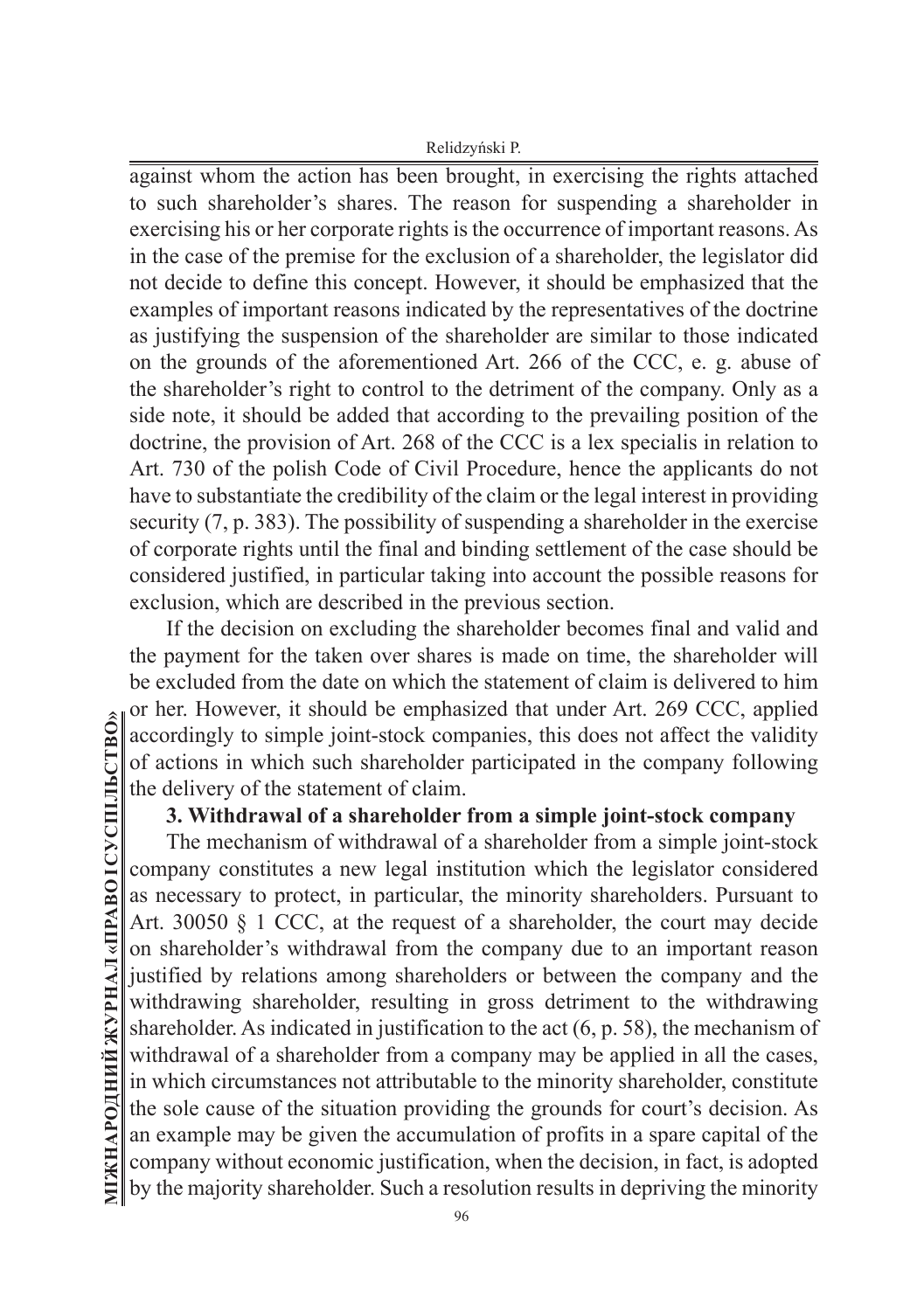shareholder of the possibility to receive dividend, particularly, if at the same time, the company profits are transferred to the majority shareholder as a result of non-corporate transactions concluded with the company.

It should be noted that, just like in the mechanism of exclusion of a shareholder from a company, the premise of an important reason have to be indicated to file a statement of claim. In the case of shareholder's withdrawal, that reason has to be justified in the relations among shareholder or between the company and the withdrawing shareholder and must result in harming the withdrawing shareholder, however the term "important reason" was not defined by the legislator, so the list of such reasons must be deemed as open. As a result, the court shall determine whether the reasons indicated by the shareholder should be considered as justifying the right to file a statement of calim. There are no obstacles to include in the articles of association a provision specifying important reasons for the shareholder's withdrawal, however, the court deciding on the shareholder's withdrawal will not be bound by such a contractual provision.

Furthermore, it should be emphasized that also in terms of procedures, withdrawal of a shareholder is similar to the mechanism of exclusion. In such a case, the statement of claim shall concern all the other shareholders and the company. The statement should be filed to the court competent for the registered office of the company. Pursuant to Art. 30050  $\S 3$  CCC, the shares held by a withdrawing shareholder shall be taken over by the company for the price equal to fair value, determined by the court on the date of delivery of the statement of claim. Commenting on the provision referred to above, one should consider the legitimacy of using a different application than on the grounds of Art. 266 § 3 of the CCC nomenclature related to share valuation, i. e. based on fair value. The described valuation method is used e.g. in Art. 312 § 1 and Art. 345 § 3 CCC concerning a joint-stock company. Due to the fact that the commented regulation concerns a company with almost the same name, i.e. a simple joint-stock company, the use of fair value by the legislator should be considered justified. Incidentally, it should be underlined that these considerations are purely theoretical since, in the light of the literature, the fair value, like the real value described above, corresponds to the market value (1, p. 750-751).

Just like in the case of exclusion of a shareholder, when making the decision on its withdrawal, the court determines the time limit, within which the buyout price should be paid to the withdrawing shareholder, including interest, counting from the date of bringing an action. However, the buyout mechanism is different, because pursuant to Art. 30050 § 4 CCC, the buyout of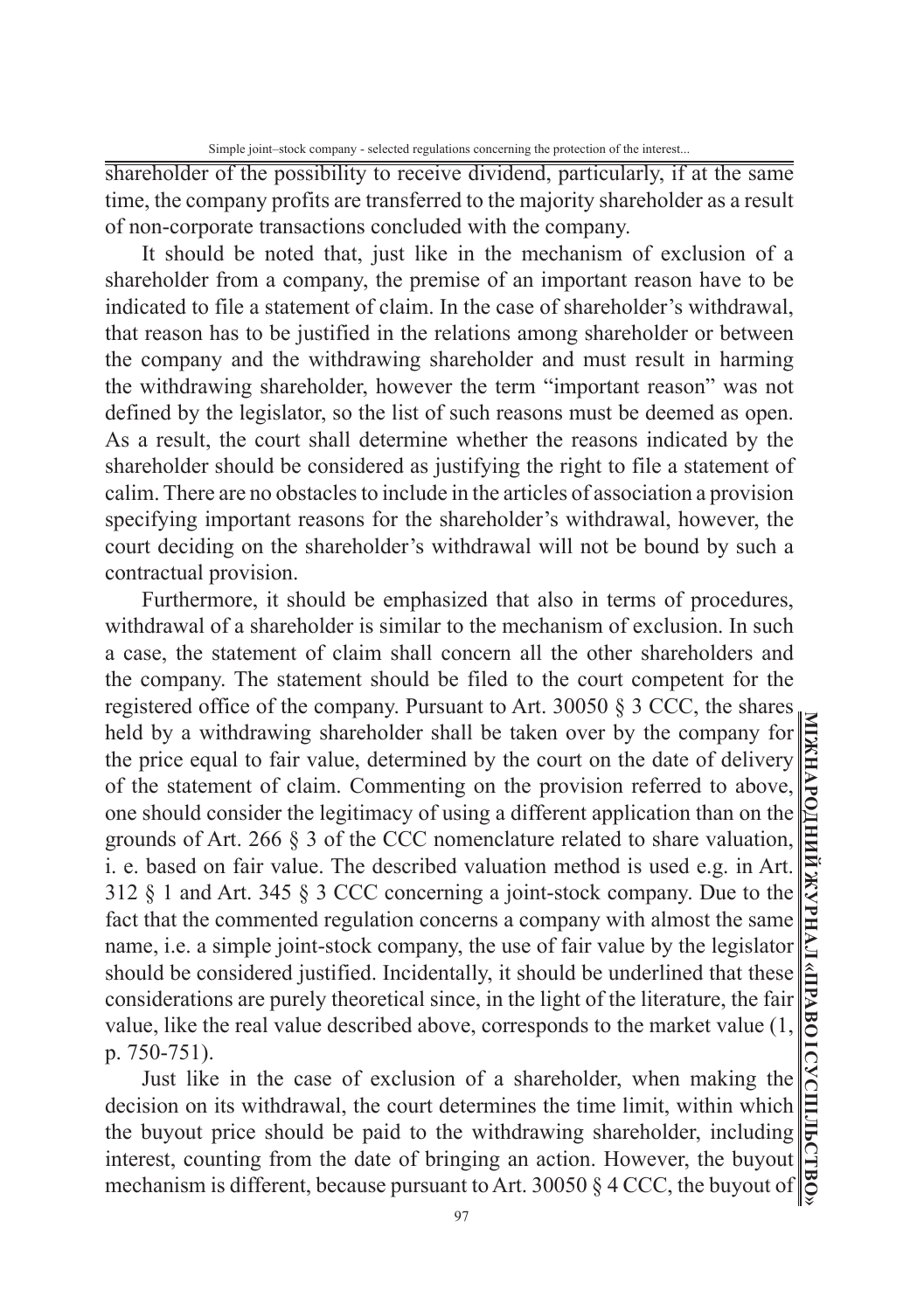a withdrawing shareholder's stocks is performed by the company to the account of the remaining shareholder, pro rata to the number of stocks held by them. However, it should be emphasized that the company and the shareholders, against whom the action has been brought, are jointly and severally liable for payment of the buyout price.

However, what should be criticized is absence of regulations on the effects of withdrawal of a shareholder from a simple joint-stock company which would allow to determine unequivocally the moment when the shareholder is deemed to have withdrawn from the company. It seems that in such a case, the moment when the decision on shareholder's withdrawal becomes final and valid, should be taken into account. That is because there are no grounds for applying, by analogy, the above-mentioned provision of Art. 269 of the CCC which pertains to limited liability companies, under which the effects of shareholder's withdrawal would take place upon submission of the action.

### **4. Final Remarks**

To sum up the presented considerations, it should be stated that the pace of economic development, in particular in the startup sector, required legislative intervention. At this stage, it is not clear whether the decision taken by the legislator to introduce a new type of company, instead of modifying the existing regulations concerning a limited liability company and/or a jointstock company, was correct.

It should be further emphasized that the described instruments of protection of the company's and shareholders' interests, i.e. exclusion and withdrawal of a shareholder, should be considered as extremely important due to the fact that no provisions similar to the regulations of Art. 418 and Art. 4181 of the CCC have been introduced. It should be noted that these instruments are similar in terms of premises and procedures. However, their purposes are different. Exclusion of a shareholder services primarily to protect the interests of the company and of all the remaining shareholders. In turn, withdrawal of a shareholder is to primarily protect the minority shareholders. As indicated above, it is a new piece of legislation that should be evaluated as positive, in particular due to the fact that it allows to protect the financial resources invested by a minority shareholder without the need to dissolve the company under a court decision.

Such an instrument does not exist on the grounds of a limited liability company. A minority shareholder of a limited liability company is only entitled to bring an action for dissolution of the company by a court pursuant to Art. 271 s. 1 of the CCC. According to this provision, a court may order the company to be dissolved at the request of a shareholder or of a member of the